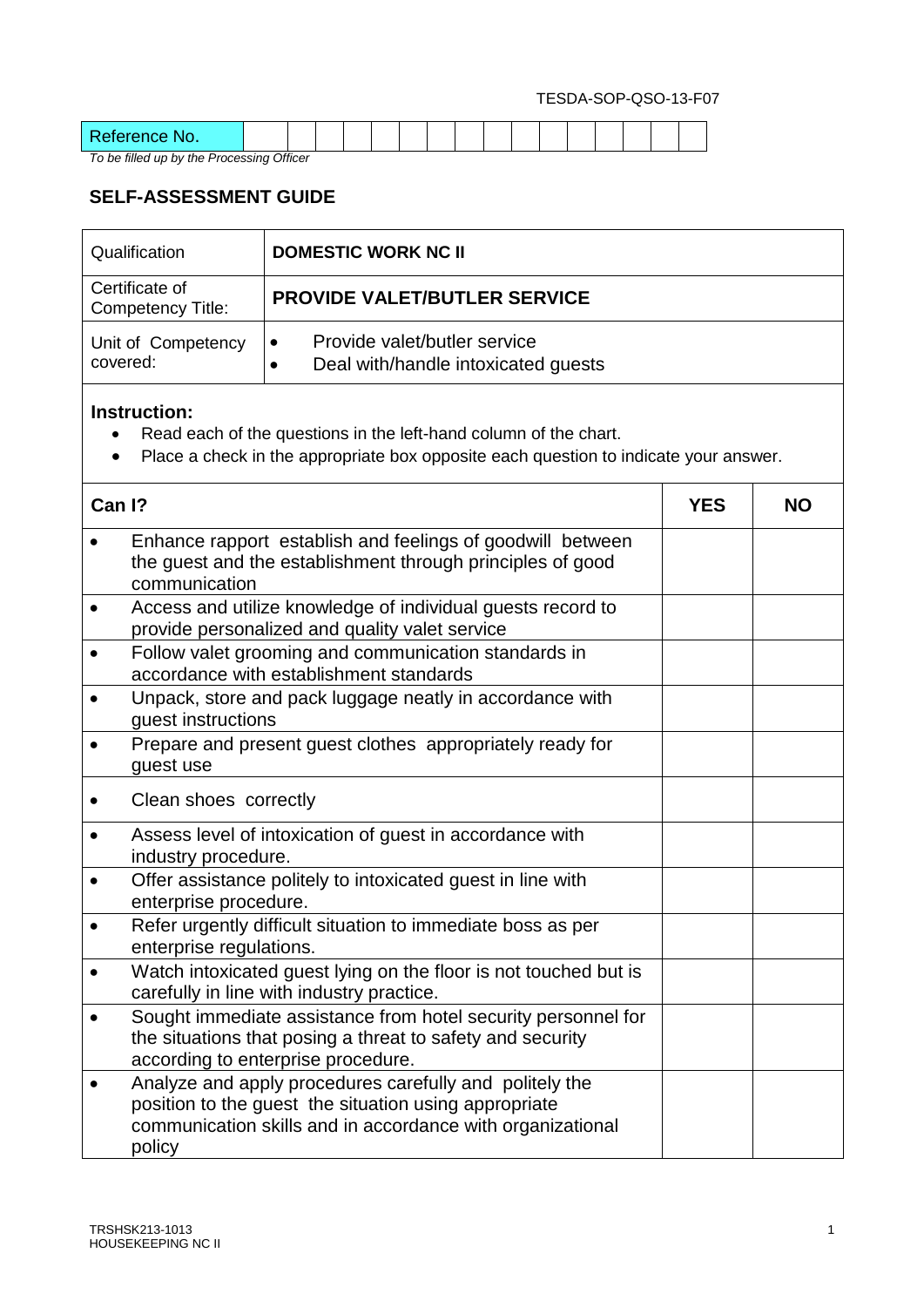| Deal with intoxicated persons and underage drinkers with<br>caution and care in compliance with legal regulations and in<br>line with industry practice.                                                                     |       |  |
|------------------------------------------------------------------------------------------------------------------------------------------------------------------------------------------------------------------------------|-------|--|
| Comply with legislative requirements as per alcoholic<br>regulations.                                                                                                                                                        |       |  |
| agree to undertake assessment in the knowledge that information gathered will only be used<br>for professional development purposes and can only be accessed by concerned assessment<br>personnel and my manager/supervisor. |       |  |
| <b>Candidate's Name and Signature:</b>                                                                                                                                                                                       | Date: |  |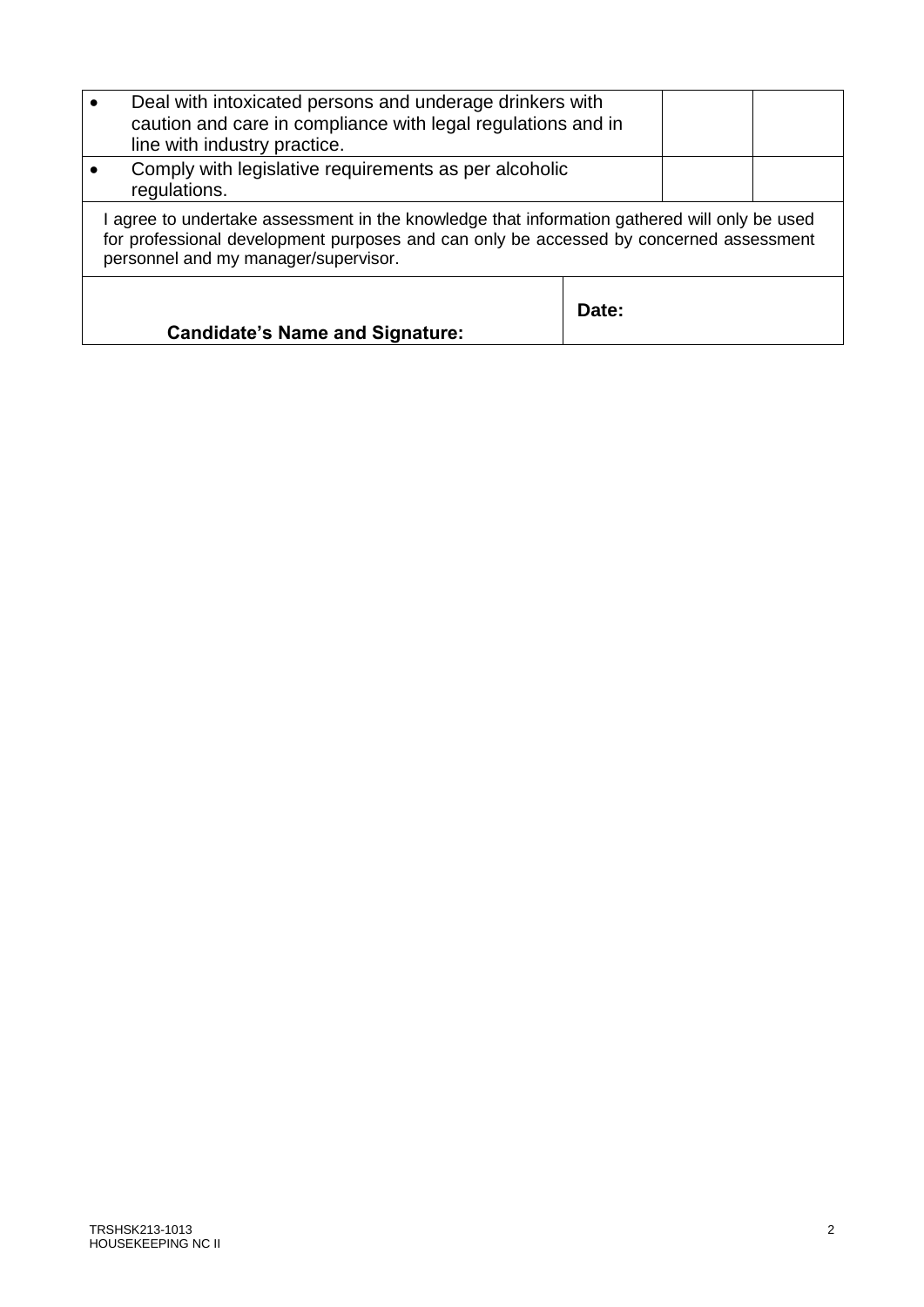| Deference<br>.<br><u>.</u> |  |  |  |  |  |  |  |  |
|----------------------------|--|--|--|--|--|--|--|--|

*To be filled up by the Processing Officer*

## **SELF-ASSESSMENT GUIDE**

|           | Qualification                       | <b>HOUSEKEEPING NC II</b>                                                                                                                                |            |           |
|-----------|-------------------------------------|----------------------------------------------------------------------------------------------------------------------------------------------------------|------------|-----------|
|           | Certificate of<br>Competency Title: | <b>PROVIDE HOUSEKEEPING TO GUESTS</b>                                                                                                                    |            |           |
| covered:  | Unit of Competency                  | Provide Housekeeping Services To Guests<br>$\bullet$<br>Clean and Prepare Rooms for Incoming Guests<br>Deal with/Handle Intoxicated Guests<br>$\bullet$  |            |           |
|           | Instruction:                        | Read each of the questions in the left-hand column of the chart.<br>Place a check in the appropriate box opposite each question to indicate your answer. |            |           |
| Can I?    |                                     |                                                                                                                                                          | <b>YES</b> | <b>NO</b> |
|           | procedure.                          | Accept and record guest/staff housekeeping requests and<br>service delivery in accordance to enterprise policies and                                     |            |           |
| $\bullet$ | enterprise procedures               | Confirm and note details of requests made in accordance with                                                                                             |            |           |
| $\bullet$ | delivery of service                 | Made apology where a request has arisen from a delayed                                                                                                   |            |           |
|           | department.                         | Refer requests not related to housekeeping to appropriate                                                                                                |            |           |
|           |                                     | Identify service/item obtained through liaison with other staff in<br>accordance with enterprise procedures                                              |            |           |
|           | with enterprise procedures          | Locate and deliver required items to guest room in accordance                                                                                            |            |           |
| $\bullet$ | request of the guest                | Set up equipment in guest room in accordance with the                                                                                                    |            |           |
|           | enterprise procedures.              | Remove from guest room requested items in accordance with                                                                                                |            |           |
|           | housekeeping department             | Advise guest on services and items available through                                                                                                     |            |           |
|           |                                     | Advise guest on use of items delivered to guest room                                                                                                     |            |           |
|           | guest room                          | Demonstrate to guest the proper use of delivered item to the                                                                                             |            |           |
|           | services                            | Liaise with other staff and department to provide support                                                                                                |            |           |
|           |                                     | Select correct cleaning, supplies and equipment required for<br>servicing rooms and prepared for use                                                     |            |           |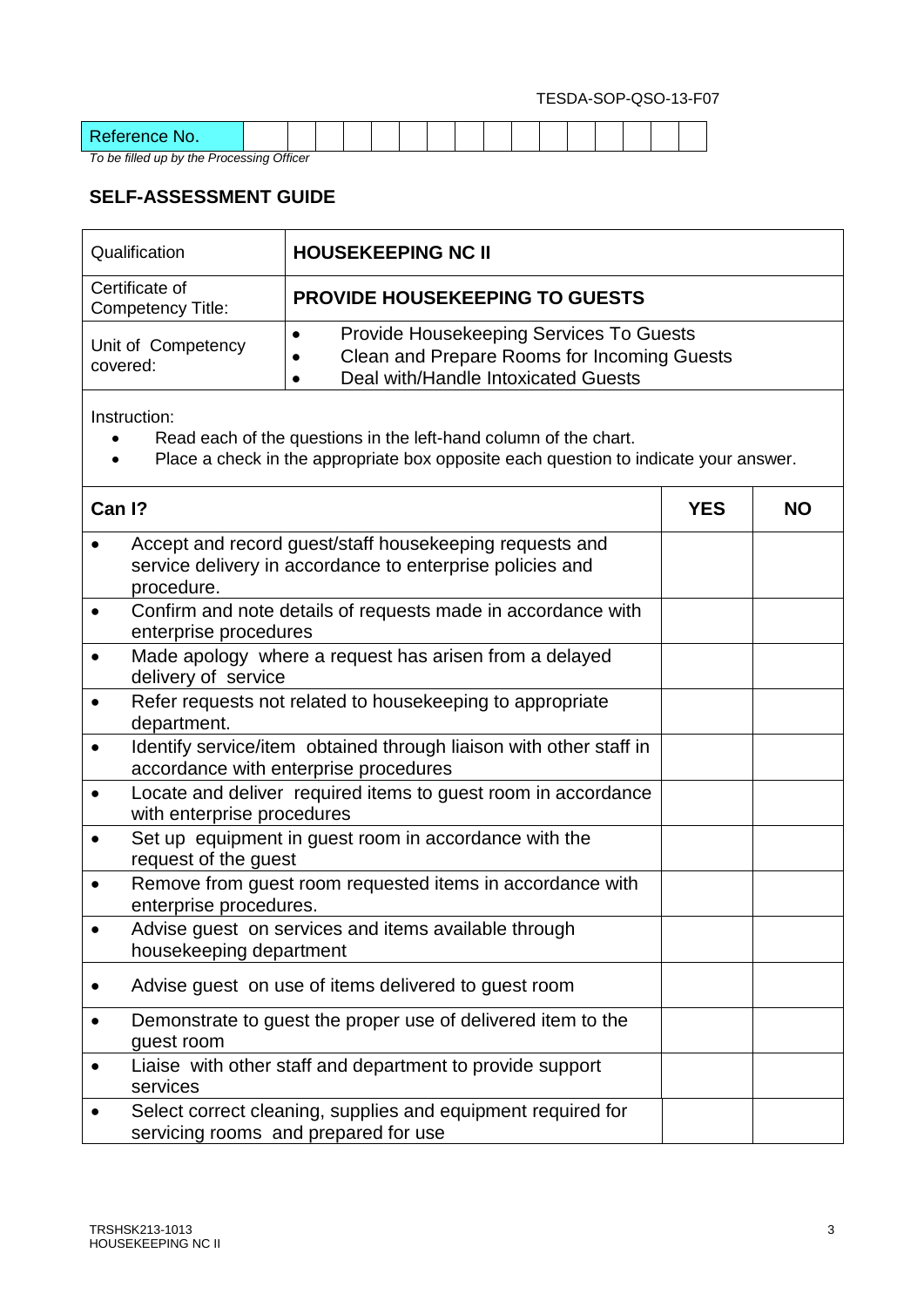|           | Identify accurately supplies for trolleys and selects or orders in                                     |  |
|-----------|--------------------------------------------------------------------------------------------------------|--|
|           | sufficient numbers in accordance with establishment                                                    |  |
|           | procedures                                                                                             |  |
| $\bullet$ | Safely load trolleys with adequate supplies in accordance with<br>establishment procedures             |  |
| $\bullet$ | Identify correctly rooms requiring service based on information                                        |  |
|           | supplied to housekeeping staff                                                                         |  |
| $\bullet$ | Access rooms in accordance with the establishment's                                                    |  |
|           | customer service and security procedures                                                               |  |
| $\bullet$ | Strip beds and mattresses, pillows and linen are check for                                             |  |
|           | stains and damage rooms are check whether guests left any                                              |  |
|           | valuables                                                                                              |  |
| $\bullet$ | Segregate immediately Items with stains and forward to the<br>Laundry Department for proper processing |  |
|           | Replace bed linens in accordance with establishment                                                    |  |
|           | standards and procedures                                                                               |  |
| $\bullet$ | Clean rooms in correct order and with minimum disruption to                                            |  |
|           | quests                                                                                                 |  |
|           | Clean and check all furniture, fixtures and fittings in                                                |  |
|           | accordance with establishment procedures and hygiene/safety                                            |  |
|           | guidelines<br>Check, replenish or replace room supplies, in accordance                                 |  |
| $\bullet$ | with establishment standards                                                                           |  |
|           | Identify pests promptly and appropriate action is taken in                                             |  |
|           | accordance with safety and establishment procedures                                                    |  |
| $\bullet$ | Check rooms for any defects and are accurately reported in                                             |  |
|           | accordance with establishment procedures                                                               |  |
| $\bullet$ | Record damage items are in accordance with establishment<br>procedures                                 |  |
|           | Report promptly any unusual or suspicious person, item or                                              |  |
|           | occurrence in accordance with establishment procedures                                                 |  |
|           | Collect and store guest's belongings left in vacated rooms in                                          |  |
|           | accordance with lost and found establishment procedures                                                |  |
| $\bullet$ | Clean trolleys and equipment after use in accordance with                                              |  |
|           | safety and establishment procedures                                                                    |  |
| $\bullet$ | Store correctly all items in accordance with establishment<br>procedures                               |  |
|           | Assess level of intoxication of guest in accordance with                                               |  |
|           | industry procedure.                                                                                    |  |
| $\bullet$ | Offer assistance politely to intoxicated guest in line with                                            |  |
|           | enterprise procedure.                                                                                  |  |
|           | Refer urgently difficult situation to immediate boss as per                                            |  |
|           | enterprise regulations.                                                                                |  |
|           | Watch intoxicated guest lying on the floor is not touched but is                                       |  |
|           | carefully in line with industry practice.                                                              |  |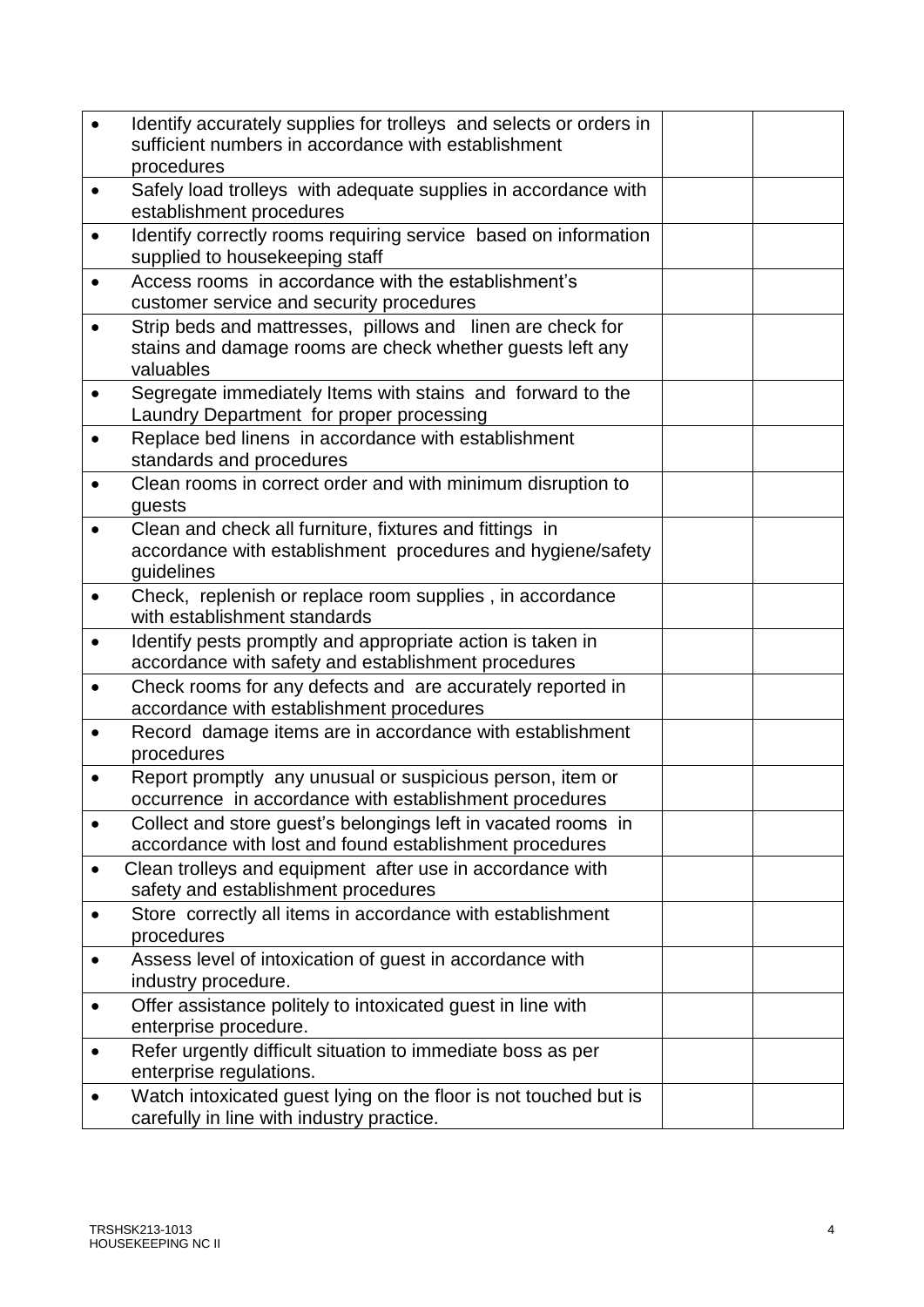| Sought immediate assistance from hotel security personnel for<br>the situations that posing a threat to safety and security<br>according to enterprise procedure.                                                              |       |  |
|--------------------------------------------------------------------------------------------------------------------------------------------------------------------------------------------------------------------------------|-------|--|
| Analyze and apply procedures carefully and politely the<br>position to the guest the situation using appropriate<br>communication skills and in accordance with organizational<br>policy                                       |       |  |
| Deal with intoxicated persons and underage drinkers with<br>caution and care in compliance with legal regulations and in<br>line with industry practice.                                                                       |       |  |
| Comply with legislative requirements as per alcoholic<br>regulations.                                                                                                                                                          |       |  |
| I agree to undertake assessment in the knowledge that information gathered will only be used<br>for professional development purposes and can only be accessed by concerned assessment<br>personnel and my manager/supervisor. |       |  |
| <b>Candidate's Name and Signature:</b>                                                                                                                                                                                         | Date: |  |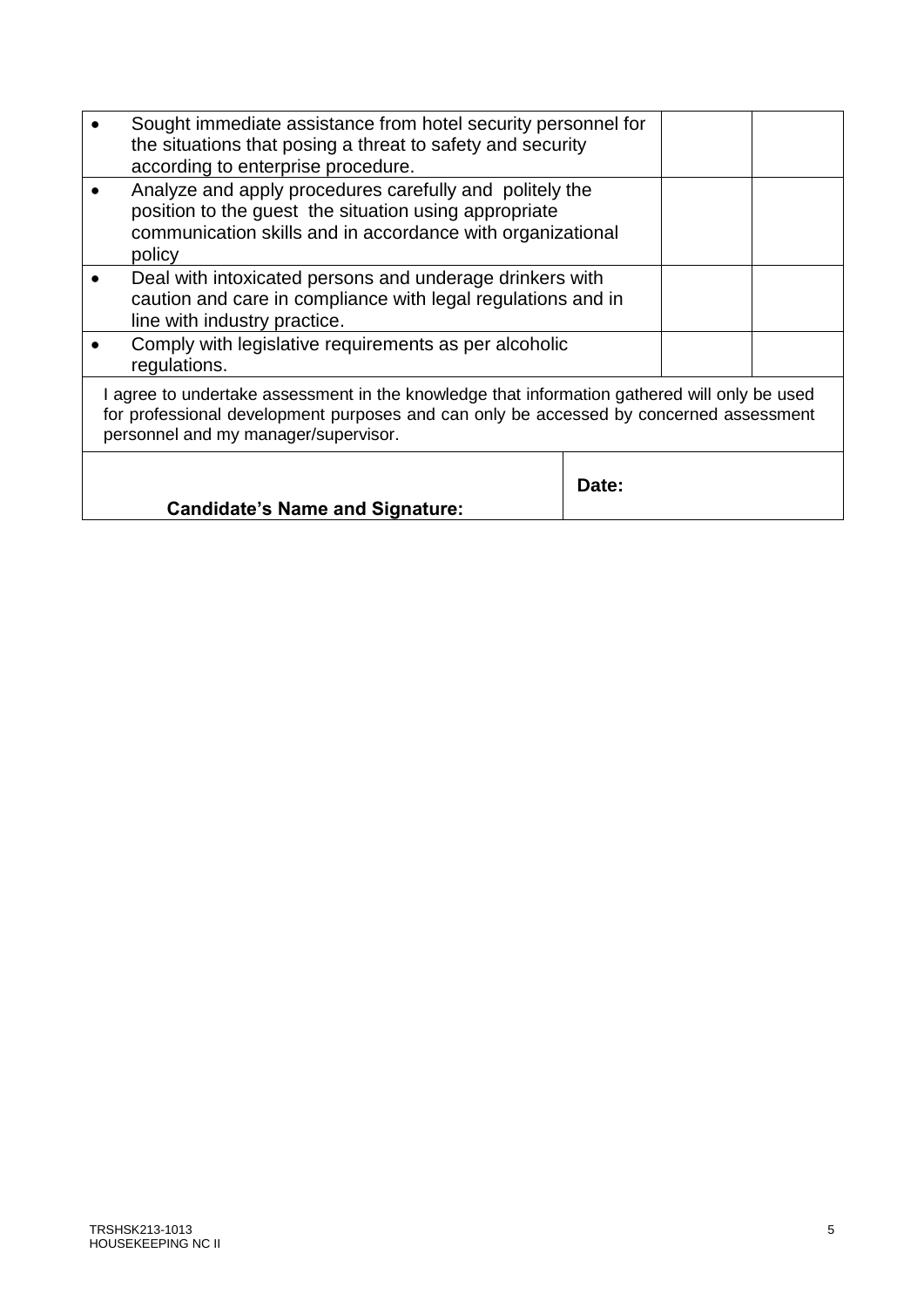| $\mathbf{D}$<br>-------- |  |  |  |  |  |  |  |  |
|--------------------------|--|--|--|--|--|--|--|--|

*To be filled up by the Processing Officer*

## **SELF-ASSESSMENT GUIDE**

| Qualification                       | <b>HOUSEKEEPING NC II</b>                                                                                     |
|-------------------------------------|---------------------------------------------------------------------------------------------------------------|
| Certificate of<br>Competency Title: | <b>CLEAN PUBLIC AREAS</b>                                                                                     |
| Unit of Competency<br>covered:      | Clean Public Areas, Facilities And Equipment<br>$\bullet$<br>Deal with/Handle Intoxicated Guests<br>$\bullet$ |

Instruction:

- Read each of the questions in the left-hand column of the chart.
- Place a check in the appropriate box opposite each question to indicate your answer.

| Can I?    |                                                                                                                                                                                      | <b>YES</b> | <b>NO</b> |
|-----------|--------------------------------------------------------------------------------------------------------------------------------------------------------------------------------------|------------|-----------|
|           | Select equipment according to type of cleaning to be done                                                                                                                            |            |           |
|           | Check all equipment if clean and in safe working condition<br>prior to use                                                                                                           |            |           |
|           | Select and prepare suitable dry and wet cleaning agents and<br>chemicals in accordance with manufacturer's and relevant<br>occupational health and safety requirements               |            |           |
|           | Select and use protective clothing where necessary                                                                                                                                   |            |           |
|           | Assess use furniture, fixtures, ceilings and walling materials                                                                                                                       |            |           |
|           | Select appropriate cleaning equipment and chemicals in<br>accordance with the type of material used                                                                                  |            |           |
|           | Apply cleaning technique on furniture and walling materials in<br>accordance with type of material used                                                                              |            |           |
|           | Apply appropriate procedures in accordance with the<br>technique                                                                                                                     |            |           |
|           | Clean and store equipment and chemicals properly in<br>accordance with manufacturer's specifications and<br>requirements                                                             |            |           |
|           | Prepare wet and dry areas for cleaning and hazards are<br>identified and assessed                                                                                                    |            |           |
| $\bullet$ | Barricade or warning signs place in the work area as<br>appropriate, to reduce risk to colleagues and customers                                                                      |            |           |
| $\bullet$ | Select and apply cleaning agents or chemicals on specific<br>areas in accordance with manufacturer's recommendations,<br>safety procedures and establishment policies and procedures |            |           |
|           | Use safe equipment in accordance with manufacturer's<br>recommendations                                                                                                              |            |           |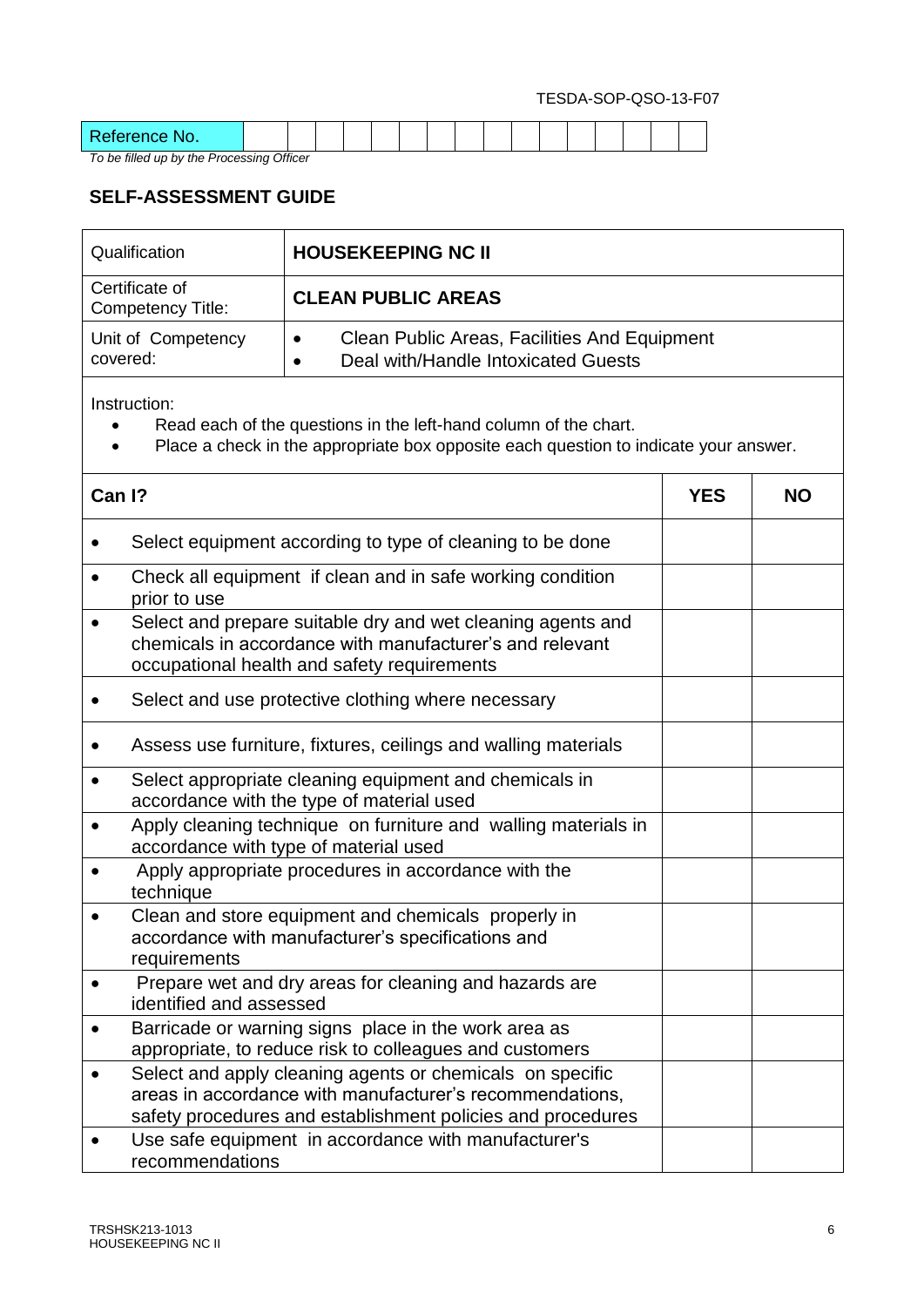|           | Dispose of garbage and use chemicals in accordance with<br>hygiene, safety and environmental legislation requirements                                                                                                          |       |  |
|-----------|--------------------------------------------------------------------------------------------------------------------------------------------------------------------------------------------------------------------------------|-------|--|
| $\bullet$ | Clean equipment after use in accordance with enterprise<br>requirements and manufacturer's instructions                                                                                                                        |       |  |
| $\bullet$ | Carry out routine preventive maintenance or arranged in<br>accordance with enterprise procedures                                                                                                                               |       |  |
|           | Identify and report defects in accordance with establishment<br>procedures                                                                                                                                                     |       |  |
| ٠         | Store equipment in the designated area and in a condition<br>ready for re-use.                                                                                                                                                 |       |  |
| $\bullet$ | Store and control chemicals in accordance with health and<br>safety requirements                                                                                                                                               |       |  |
|           | Assess level of intoxication of guest in accordance with<br>industry procedure.                                                                                                                                                |       |  |
| $\bullet$ | Offer assistance politely to intoxicated guest in line with<br>enterprise procedure.                                                                                                                                           |       |  |
|           | Refer urgently difficult situation to immediate boss as per<br>enterprise regulations.                                                                                                                                         |       |  |
| $\bullet$ | Watch intoxicated guest lying on the floor is not touched but is<br>carefully in line with industry practice.                                                                                                                  |       |  |
|           | Sought immediate assistance from hotel security personnel for<br>the situations that posing a threat to safety and security<br>according to enterprise procedure.                                                              |       |  |
| $\bullet$ | Analyze and apply procedures carefully and politely the<br>position to the guest the situation using appropriate<br>communication skills and in accordance with organizational<br>policy                                       |       |  |
| $\bullet$ | Deal with intoxicated persons and underage drinkers with<br>caution and care in compliance with legal regulations and in<br>line with industry practice.                                                                       |       |  |
|           | Comply with legislative requirements as per alcoholic<br>regulations.                                                                                                                                                          |       |  |
|           | I agree to undertake assessment in the knowledge that information gathered will only be used<br>for professional development purposes and can only be accessed by concerned assessment<br>personnel and my manager/supervisor. |       |  |
|           | <b>Candidate's Name and Signature:</b>                                                                                                                                                                                         | Date: |  |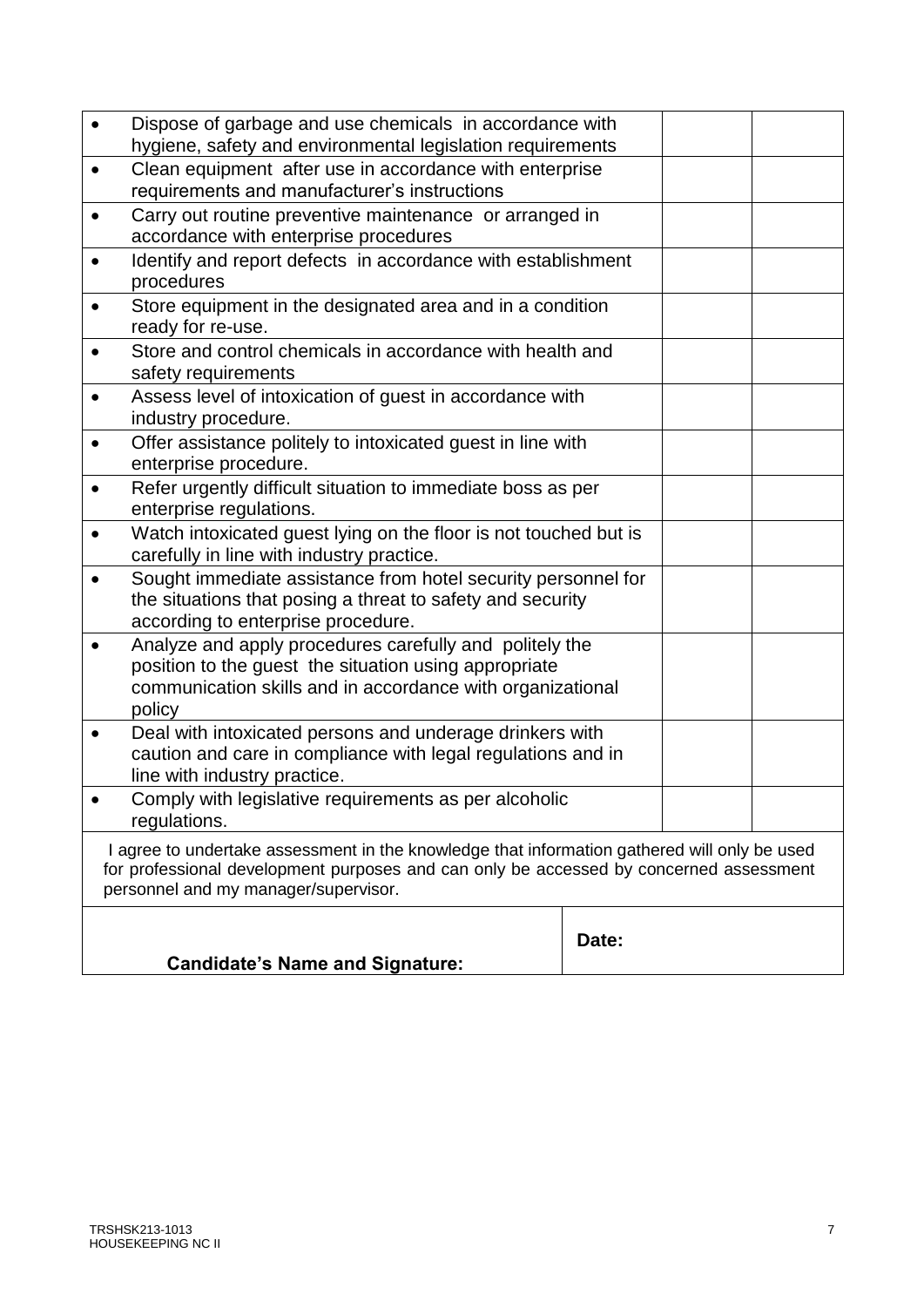| $\sim$<br>$\sim$<br>-------<br>w.<br>----- |  |  |  |  |  |  |  |  |
|--------------------------------------------|--|--|--|--|--|--|--|--|

*To be filled up by the Processing Officer*

l

## **SELF-ASSESSMENT GUIDE**

| <b>HOUSEKEEPING NC II</b><br>Qualification                                                                                                                                   |                                                                |  |           |  |  |
|------------------------------------------------------------------------------------------------------------------------------------------------------------------------------|----------------------------------------------------------------|--|-----------|--|--|
| Unit of Competency<br>Covered                                                                                                                                                | <b>LAUNDRY LINEN AND GUEST CLOTHES</b>                         |  |           |  |  |
| Instruction:<br>Read each of the questions in the left-hand column of the chart.<br>Place a check in the appropriate box opposite each question to indicate your answer.     |                                                                |  |           |  |  |
| Can I?                                                                                                                                                                       |                                                                |  | <b>NO</b> |  |  |
| Pick up guest clothes in accordance with enterprise<br>requirements                                                                                                          |                                                                |  |           |  |  |
| Pick up In-house items in accordance with enterprise<br>requirements                                                                                                         |                                                                |  |           |  |  |
| Sort and count items correctly according to cleaning process<br>$\bullet$<br>required and urgency of the item                                                                |                                                                |  |           |  |  |
| Check for stains and treats items for laundering using the<br>$\bullet$<br>correct process                                                                                   |                                                                |  |           |  |  |
| Select laundry methods in accordance with textile labeling<br>$\bullet$<br>codes and based on fiber and fabric, dye fastness, degree of<br>spoilage and washing instructions |                                                                |  |           |  |  |
| Operate laundry equipment in accordance with manufacturer's<br>$\bullet$<br>instructions                                                                                     |                                                                |  |           |  |  |
| Record any damage arising from the laundering process and<br>appropriate person(s) is/are notified in accordance with<br>establishment procedures                            |                                                                |  |           |  |  |
| Use cleaning agents and chemicals in accordance with<br>$\bullet$<br>manufacturer's instructions and specific laundry equipment                                              |                                                                |  |           |  |  |
| Check items after the laundering process to ensure quality<br>cleaning                                                                                                       |                                                                |  |           |  |  |
| Complete correct pressing and finishing processes in<br>$\bullet$<br>accordance with textile characteristics and client requirements                                         |                                                                |  |           |  |  |
| $\bullet$<br>enterprise requirements                                                                                                                                         | Perform post cleaning laundry activity in accordance with      |  |           |  |  |
| $\bullet$<br>taken.                                                                                                                                                          | Check results of cleaning and appropriate additional action is |  |           |  |  |
| $\bullet$<br>with enterprise procedures                                                                                                                                      | Process internal record and billing instructions in accordance |  |           |  |  |
|                                                                                                                                                                              | Produce necessary internal laundry reports                     |  |           |  |  |